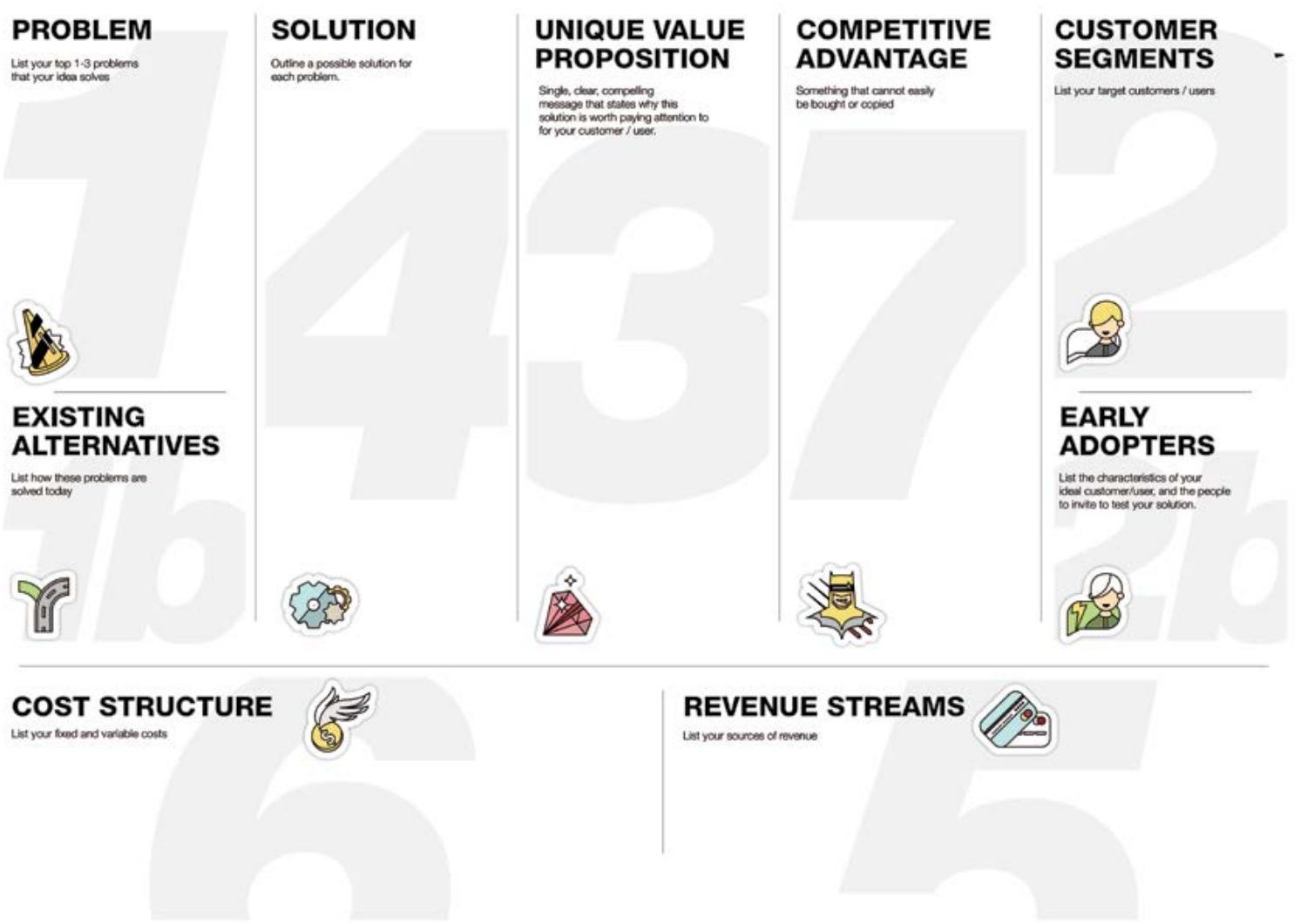

## FILLING ORDER OF IDEA CANVAS



If a problem is not properly understood from the start, it can lead to the whole project failing. To avoid investing a lot of time, effort and financial resources in building the wrong product, it is absolutely vital to understand the problem first. Clearly define the problems in this area.

To consider: How does the problem relate to social, environmental and/or economic sustainability?

## 1B EXISTING ALTERNATIVES

There might already be a solution for the problem you are tackling. It's good to benchmark against other solutions, and see what can be done better.

To consider: Are there alternative solutions that are looking at this problem from a lifecycle sustainability or circular economy perspective?

### 2 CUSTOMER SEGMENTS

Who are the most important customers we are creating value for. List your target users for this solution: there can be many different users who are equally important, or just one group of users.

To consider: Are there target users that are especially interested in the sustainability value? Are there stakeholder groups that have a significant positive or negative influence on sustainability?



List the characteristics of your ideal customer/user with whom you can test your solution.



The job of a UVP is to capture a customer's attention. Keep this to one sentence. It's not a list of features but something that gives value to the user's "jobs to be done". You can start with "I believe that this solution would "

To consider: How could the value proposition be enhanced by considering a lifecycle or circular economy approach?



Once the problem has been studied and stated, it's time to find the best possible solution. You should really crystalize the solution for the 1-3 key problems you have stated.

To consider: Will the solution create environmental or social value? Will the solution have any negative/positive environmental, social or economic impacts or externalities? Are there possible rebound effects? Is the solution aligned with Wärtsilä's purpose of 'enabling sustainable societies'? Will the solution consider a lifecycle or circular economy approach? Is this solution future-proof with regards to legislation and regulations?



Who are the key partners and suppliers and their activities and capabilities. The partners we need to create this solution and their competencies.

To consider: Do the partners and suppliers share the same sustainability values and commitments?